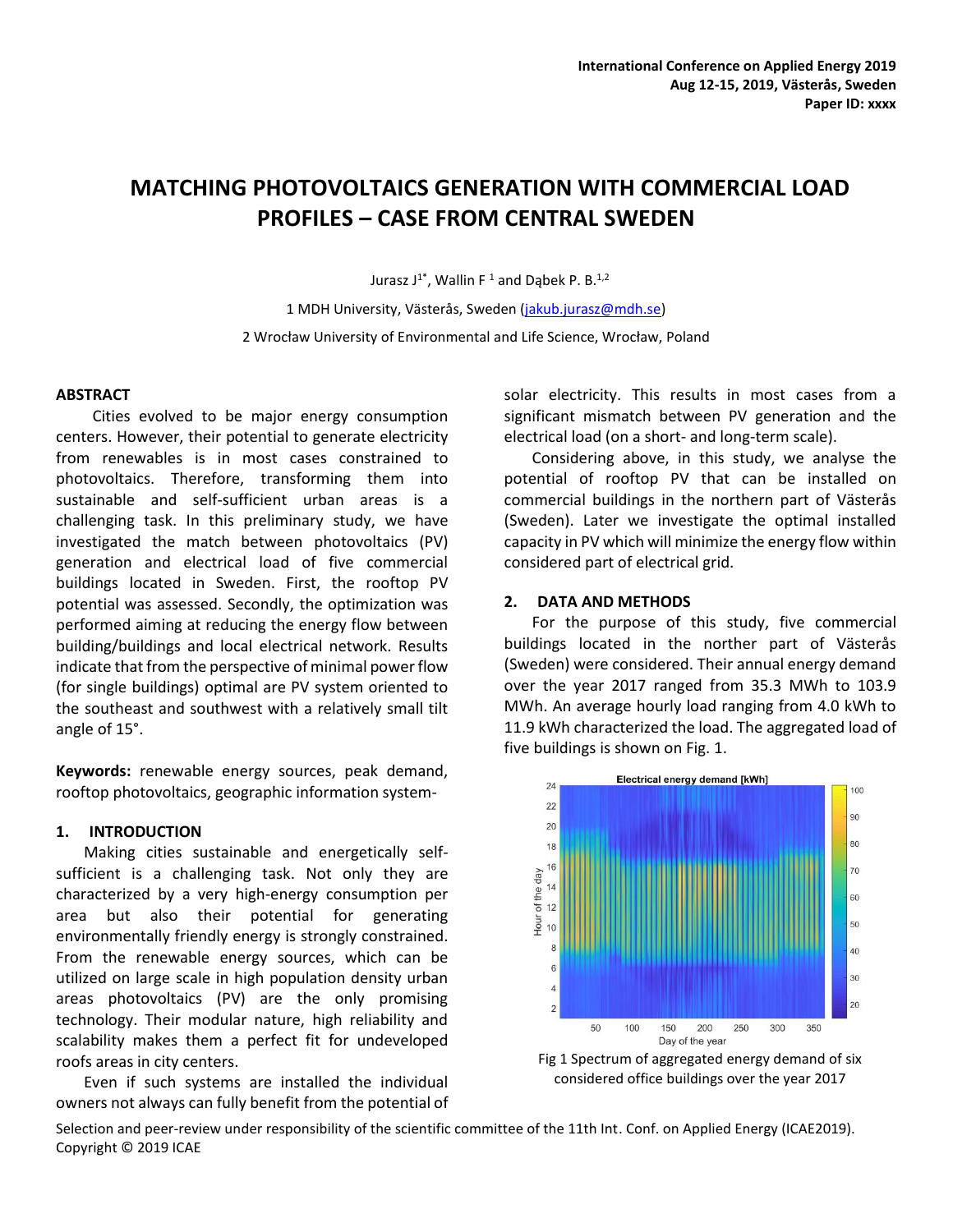The theoretical available area for rooftop PV was estimated based on the following approach. For the city of Västerås, based on photogrammetric photographs, cloud of points was created, in which each point has X and Y coordinates and height (Z axis). The cloud of points is unclassified, there are no separate classes: for example, land, buildings, vegetation. Also the cloud of points is prepared as a regular grid with a resolution of 0.5 m. A digital elevation model (DEM) of roofs with 1 m spatial resolution was created on the basis of unclassified cloud of points and the outline of the shape of buildings (data relevance2016). Based on the DEM, a model and an exposition model of the roofs was created. Assuming the conditions for the shortest day of the year (December 23<sup>rd</sup>) and the geographical conditions of Västeras, for solar conditions at noon (vertical angle 7°), a shadows model of the roofs was created. Resulting (mean slope, majority exposition, shadow area) for roofs of selected buildings were exported to tabular form. Based on such information theoretical surface available for rooftop PV was estimated.

A typical PV module with a rated capacity of 200 W in standard testing conditions was considered in this study. Its dimensions are, height: 1.6 m and width: 1.0 m. The modules will be mounted with the longer side parallel to the roof surface. The temperature coefficient of the PV module of 0.475 %/°C and overall efficiency of the PV system of 90% were used in calculations.

The energy generation from PV system was calculated based on formula used by *inter allia* [1]. Whereas the irradiation on a surface different from horizontal (Fig 2) was estimated based on formula from [2]. Solar radiation data and temperature were downloaded from respectively [3] and [4].



Fig 2 Spectrum of hourly irradiation on horizontal surface over the year 2017

#### **3. RESULTS AND DISCUSSION**

Since the roofs are almost flat (Fig. 3) it has been assumed that the PV modules will not be directly mounted on the roof and they will be installed in rows on a supportive structure. Therefore, it is mandatory to calculate the minimal spacing between the rows of PV modules (to overcome shadows). The method presented in [5] was used for that purpose and following potential installation angles were considered: 15°, 30°, 45° and 60°. The rows of PV modules can be installed with following azimuths: SE, S and SW. We have assumed that for a single roof only one azimuth can be chosen. The roof surface available for PV systems was considered a square (to enable easy calculation of the PV potential).



Fig 3 Slope of the two exemplar roofs

From the roof surface analysis we found that the potential area available for rooftop PV amounts in total to 18.6 thousands  $m^2$ . Considering the unavoidable mutual shading this area is further reduced to 13.3 thousands m<sup>2</sup>. For four different (15°, 30°, 45° and 60°) potential tilt angles of PV modules we got the following average power densities for all roofs: 25.9, 12.9, 8.4 and 7.0  $W/m<sup>2</sup>$ . Various azimuths and tilts of PV modules result in different capacity factors of PV systems. These (based on the year 2017 data) ranged from 9.1% for modules facing southwest at 60° tilt and 11.8 for modules facing southeast at 45° tilt. The highest maximal capacity installed in PV generation would in theory amount to 290.4 kW and provide on an annual basis 304.7 MWh of electricity (which is just slightly above the aggregated energy demand of all buildings which was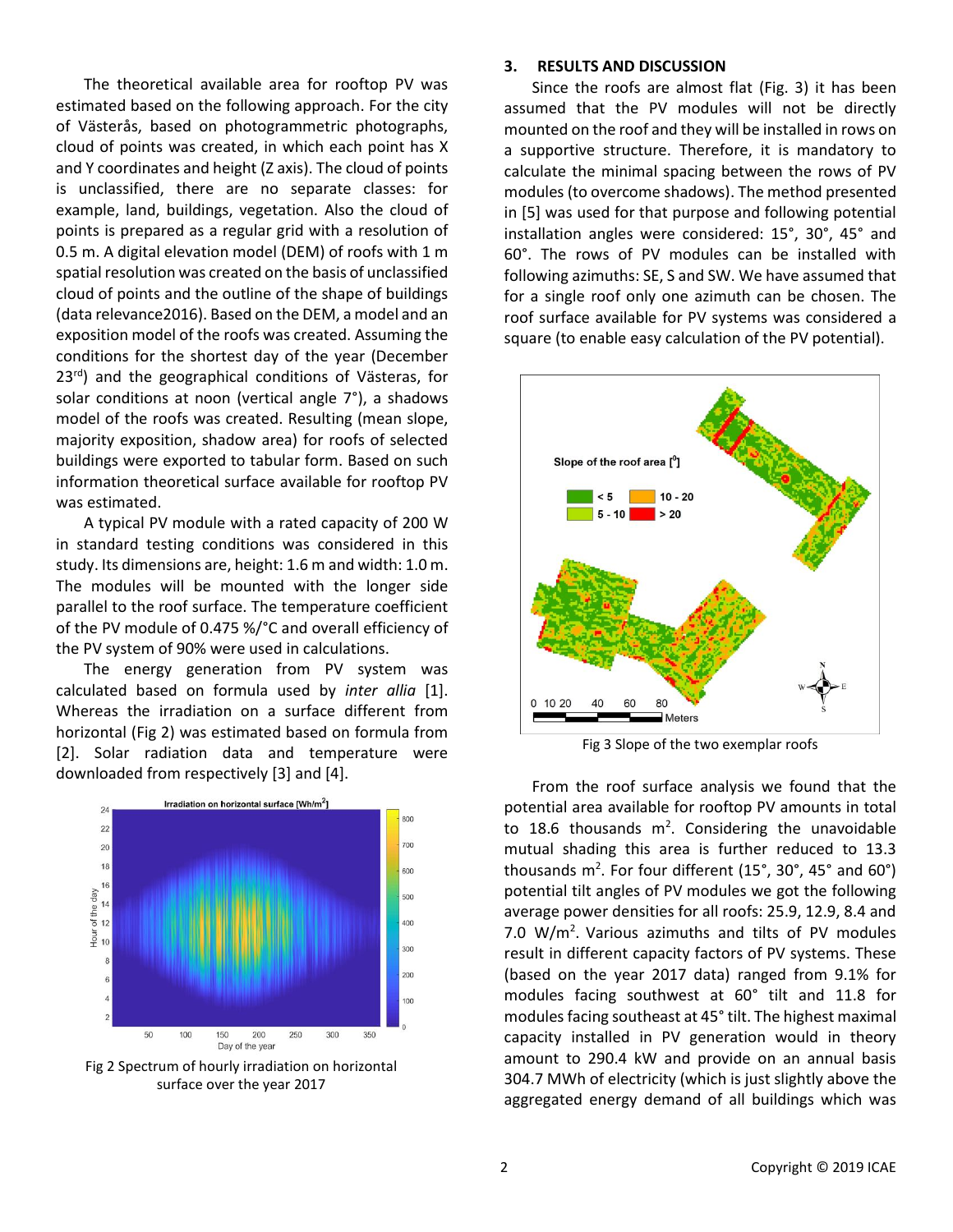288.6 MWh). Unfortunately, there is a significant mismatch between the demand and supply on an intrannual scale (Fig. 4). For given capacity of PV the five buildings energetic self-sufficiency reached 38.8% whereas the self-consumption from PV systems was 36.8%. Adding such PV increase the energy flow in the electricity grid from initial 288.6 MWh to 368.9 MWh on annual basis.



Fig 4 Mothly mismatch between PV generation (290 kW) and aggregated building demand

Considering the mismatch presented on Fig. 4 we have decided to perform a simple optimization, which aims at minimizing the energy flows occurring on the local electrical grid. We assume that the energy flow will be minimal when the sum of energy surpluses from the PV generation and the residual load from commercial buildings will be minimal [6]. This objective function is given in Eq. 1.

$$
\min Z = \sum_{i=1}^{8760} (E_i^S + E_i^D) \tag{1}
$$

where:  $\; E_i^S \;$  – energy surplus from PV generation in kWh,  $E_i^D$  – residual load of the buildings after considering PV generation in kWh.

The optimization was divided into two stages. First, we have optimized the PV capacity on a building level (by considering that: systems can be installed in different configurations (azimuth and tilt angle) and the maximal system capacity is constrained by roof area and spacing between rows of PV modules. In the second state the optimization was conducted based on the aggregated load and cumulative potential of rooftop PV (by assuming that they are part of the same low-voltage local transmission network/are using the same transformer). The model was implemented and solved in MS Excel (Solver add-in, GRG method was selected with default settings). The decisions variables were non-negative and continuous. Later rounded to the closest integer value.

The optimization results for five (A1-A5) considered buildings are presented on Fig. 5. As can be observed from the perspective of selected objective function the optimal orientation of PV modules is either southwest or southeast. For such capacities of PV systems the energetic self-sufficiency of buildings ranges from 21% to 30%. In case of all buildings a relatively high selfconsumption of PV generation was observed, around 80%. The overall energy flow for all buildings was reduced from 288.6 MWh to 238.7 MWh.



Fig 5 Capacity installed in PV generation for 5 considered buildings. All with a 15° tilt angle.

Once all buildings were considered as a larger system the results in terms of installed capacity distribution are quite different (Fig. 6). It was observed that the total energy flow was reduced to 231.9 MWh (6 MWh less than when optimized on individual level) and also the self-suffiency of all buildings raised to 83.0%.



Fig 6 Capacity installed in PV generation.

For the considered objective and case study the PV generation has a limited impact on the maximal